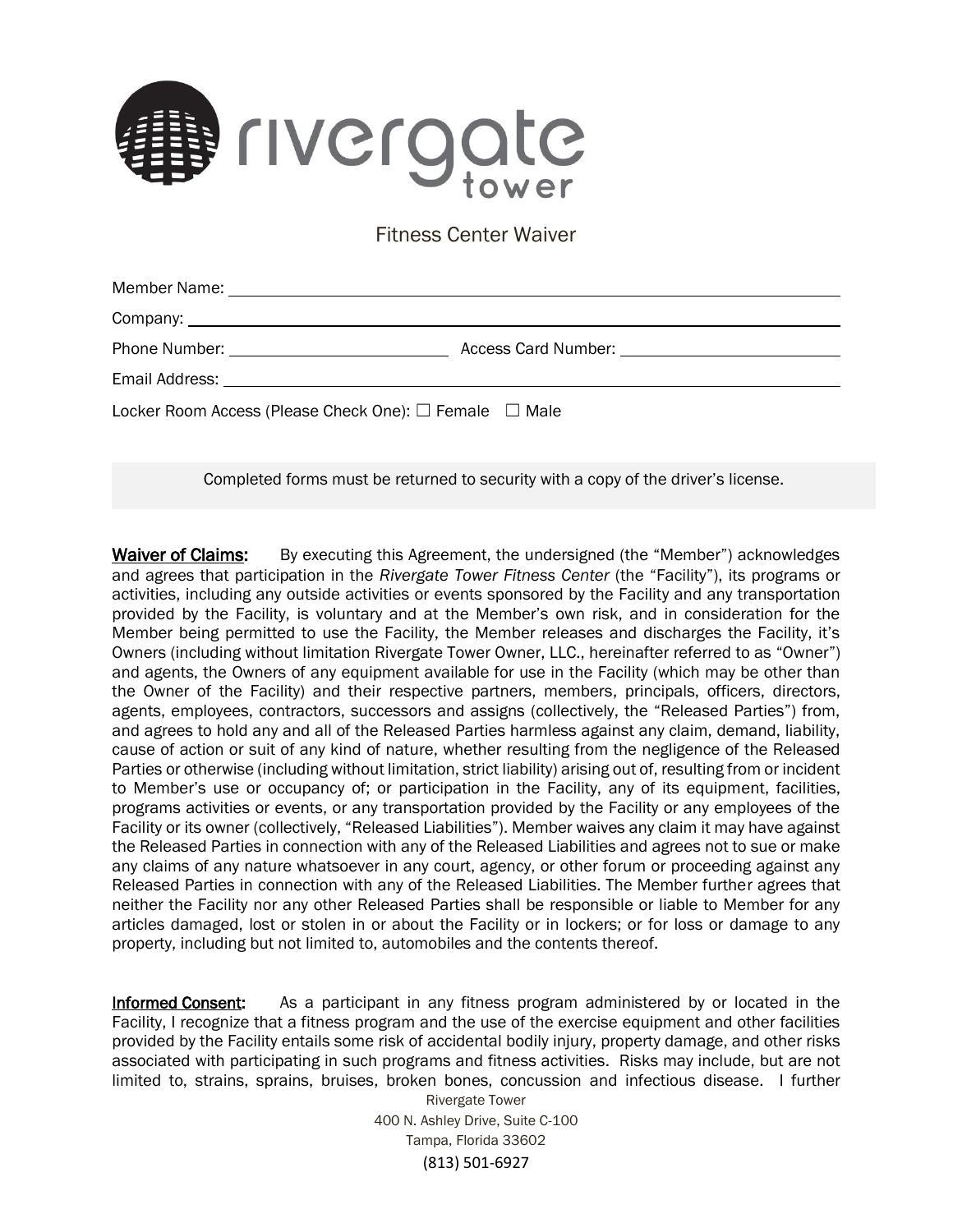

recognize that the reaction of my cardiovascular system to exercise activities cannot be predicted with complete accuracy. I also understand that during or following periods of exercise, it is possible for any individual to develop abnormalities of blood pressure, heart rate, ineffective heart function or, in rare instances, heart attack or cardiac arrest.

NOW, THEREFORE, in consideration of the right to use the Fitness Center, and other good and valuable consideration, the receipt and sufficiency of which are hereby conclusively acknowledged, Member covenants and agrees as follows:

- 1. Represents that Member is in good physical condition and able to use the exercise equipment and the related shower, restrooms and changing room facilities (collectively "Equipment") provided in the 2nd floor of the building (the "Facility") known as RIVERGATE TOWER, 400 N. Ashley Drive, Tampa, Florida, 33602 ("Premises").
- 2. All members are strongly encouraged to have a complete physical examination by a medical doctor prior to beginning any program of strenuous new activity. If a member has a history of heart disease, he should consult a physician before joining the Facility. The Facility reserves the right to deny membership or require a physician's approval for any person deemed to be an exercise risk because of cardiovascular disease or any other health problem.
- 3. Member acknowledges that a fee will not be charged for the use of the Fitness Center or facilities. Notwithstanding the foregoing to the contrary, Owner reserves the right to charge a fee at any time upon at leastthirty (30) days' prior notice to Member and/or to require Member to execute a membership application agreement regarding its membership in and use of the Fitness Center.
- 4. The undersigned agrees not to utilize any portion of the Equipment which the undersigned does not fully understand or if the undersigned is not in good physical condition and fully able to use such equipment.
- 5. Member agrees that he/she will not use the Fitness Center with any open cuts, abrasions, open sores, infections, infectious diseases or symptoms thereof, and that Member shall comply with federal, state and municipal public health requirements. Manager, at its sole discretion,shall have the final judgment as to whether Member shall have access to and/or use of the Fitness Center, and may deny Member access to and/or use of the Fitness Center for any or no reason.
- 6. Member understands and agrees that in using any of the Equipment in the Premises, there is a possibility of accidental or other physical injury and that any use of the Equipment and/or Premises shall be at the undersigned's own risk. THE UNDERSIGNED HEREBY ASSUMES ALL RISKS OF ANY SUCH INJURY OR ILLNESS AND THE RISK OF DAMAGE TO AND/OR LOSS OF PROPERTY RELATED TO THE USE OF THE EQUIPMENT, FACILITY, AND/OR PREMISES.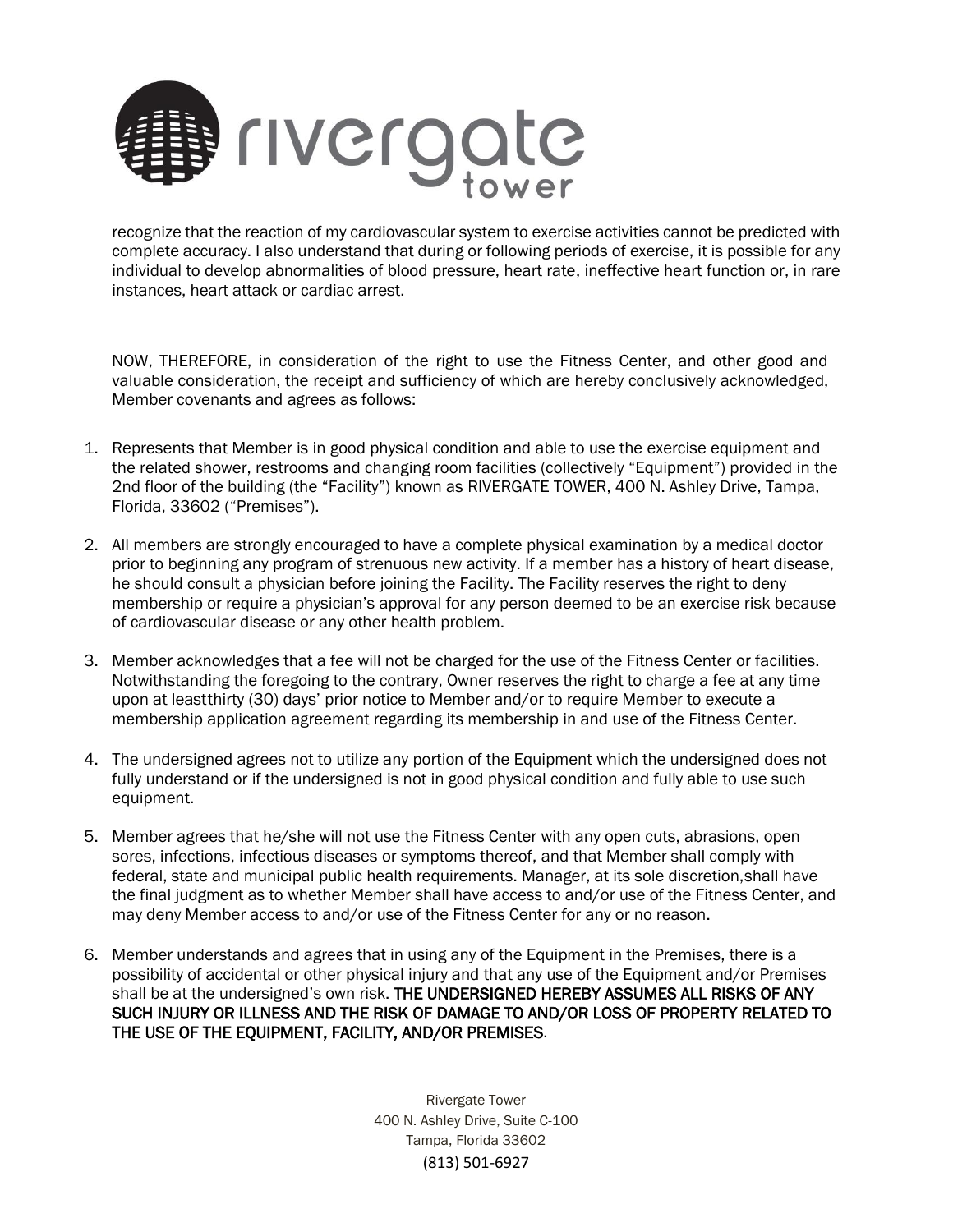

- 7. Member understands that free weights and related Equipment are the sole property of the Owner and are for the exclusive use of their employees and clients while using the Facility and agrees not to remove any Equipment from the Facility.
- 8. The undersigned understands that towel service is offered as an extended courtesy and agrees to not remove commodities from Facility.
- 9. Member agrees to follow all present and future rules and regulations of Owner or Manager relative to the Equipment, its use and/or the Premises. The undersigned acknowledges and agrees that the right to use any of the Equipment is a nonexclusive privilege which can be revoked at any time by Owner or Manager, without notice, for any reason or for no reason at all. The undersigned acknowledges and agrees that such privilege is extended to the undersigned only as result of courtesy on the part of Owner and is not provided as part of any leasehold (or other legal) right.
- 10. Member agrees to use the equipment only in the manner intended by the manufacturer and shall not modify the Equipment in any manner whatsoever. If the undersigned does not fully understand how any equipment is to be used, the undersigned shall not use the equipment.
- 11. Damages: The cost to repair damage to the Facility's property by undersigned shall be paid by undersigned.
- 12. Personal Property: Each Member is responsible for his or her own personal belongings while using the Fitness Center. Although lockers are provided for the use and convenience of Member, Owner and Manager shall not be responsible for damaged, lost or stolen articles of clothing or any other personal property of Member while in the Fitness Center, and Member waives any claim for loss of personal property while using the Fitness Center, even if such property is located in a locker. The lockers are provided for use only while Member is using the Fitness Center, and Member shall remove all personal possessions from the lockers while Member is not using the Fitness Center. Any property left in a locker by Member after departure from Fitness Center shall be deemed abandoned, and Manager may remove or dispose of such property in Manager's sole discretion.
- 13. Attire: Proper attire is required for participants using the Facility. Shirt and shoes are required in all public and recreational areas of the Facility. For health reasons, bare feet are not permitted in the exercise rooms. Good athletic shoes are recommended.
- 14. Fitness Instructors & Outside Third Parties: Outside personal trainers, fitness instructors, or any thirdparty company providing fitness, wellness, or advisory services in the Facility must have prior written approval from Owner for use of the Facility. The aforementioned third-party participants shall comply with any insurance requirements required by Owner and all other provisions set forth in this Release prior to use of the Facility.
- 15. The undersigned acknowledges and agrees that he or she will not under any circumstances provide his or her access card (or other mechanism whereby access to the Premises is affected) to any other person whatsoever and will not bring any guests into the Facility. This Agreement and the